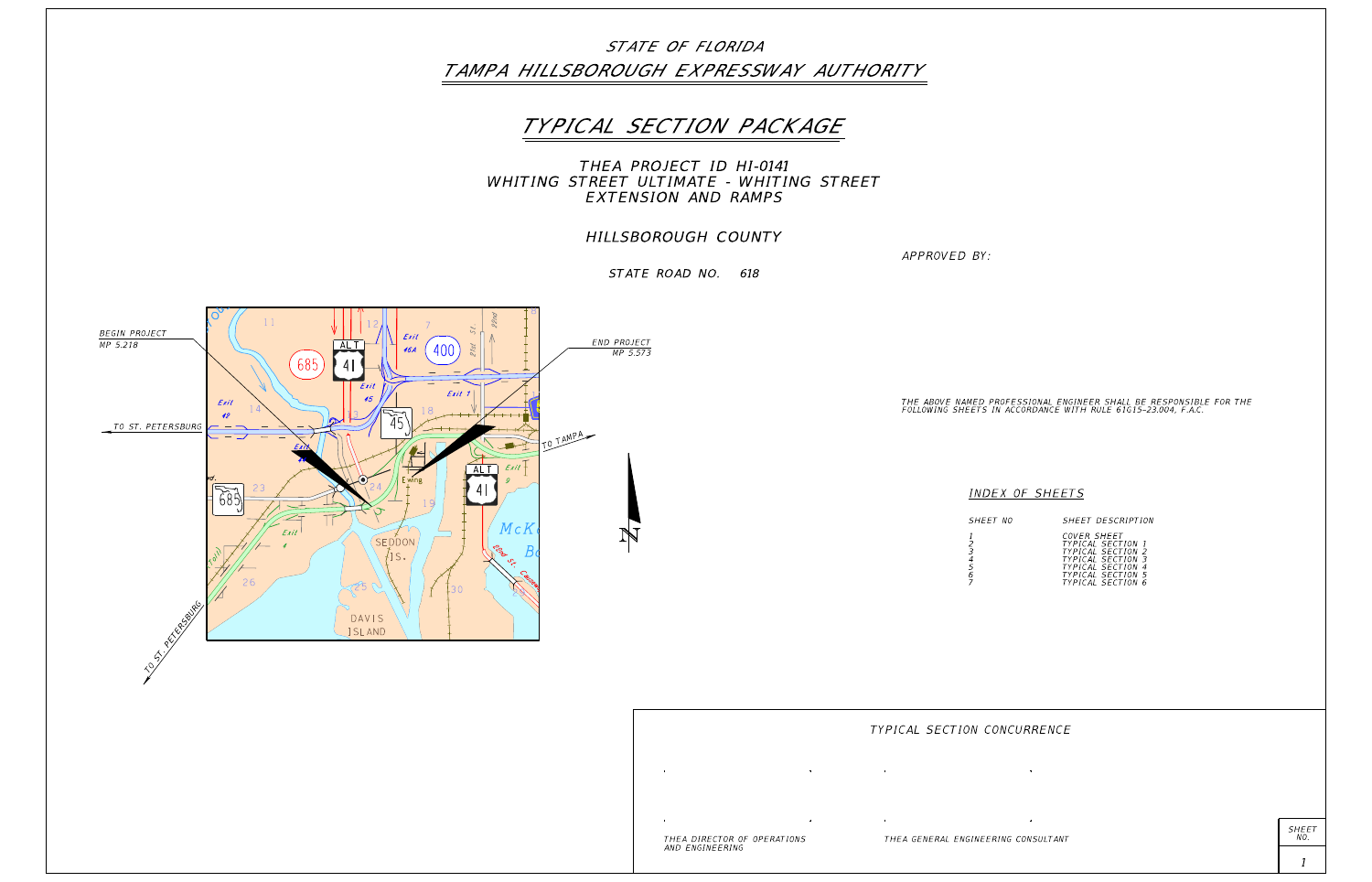### TRAFFIC DATA

DESIGN SPEED = 20 MPH DESIGN HOUR  $T = 2.0\%$  $K = 9.0\%$ ,  $D = 100\%$ ,  $T = 2.2\%$  (24HR)  $ESTIMATED DESIGN YEAR = 2046 AADT = 13,500$ ED OPENING YEAR = 2026 AADT = 10,500  $YEAR$  = 2019 AADT = 3,200

|                                               | PROJECT CONTROLS                                                   |                 |
|-----------------------------------------------|--------------------------------------------------------------------|-----------------|
|                                               | CONTEXT CLASSIFICATION                                             |                 |
| $\left( \quad \right)$                        | C1 : NATURAL<br>() C3C : SUBURBAN COMM.                            |                 |
| $\left( \right)$                              | C2 : RURAL<br>() C4 : URBAN GENERAL                                |                 |
| $\left( \right)$                              | C2T : RURAL TOWN<br>() C5:URBAN CENTER                             |                 |
| $\left( \right)$                              | C3R : SUBURBAN RES. ( ) C6 : URBAN CORE                            |                 |
| (X)                                           | $N/A$ : L.A. FACILITY                                              |                 |
|                                               | FUNCTIONAL CLASSIFICATION                                          |                 |
| $\left( \ \right)$                            | () MAJOR COLLECTOR<br><i>INTERSTATE</i>                            |                 |
| (X)                                           | FREEWAY/EXPWY.<br>() MINOR COLLECTOR                               |                 |
| $\left( \right)$                              | PRINCIPAL ARTERIAL () LOCAL                                        |                 |
| $\left( \ \right)$                            | MINOR ARTERIAL                                                     |                 |
|                                               | HIGHWAY SYSTEM                                                     |                 |
| $\left( \right)$                              | NATIONAL HIGHWAY SYSTEM                                            |                 |
| (X)                                           | STRATEGIC INTERMODAL SYSTEM                                        |                 |
| $\left( \right)$                              | STATE HIGHWAY SYSTEM                                               |                 |
| $\left( \right)$                              | OFF-STATE HIGHWAY SYSTEM                                           |                 |
|                                               | ACCESS CLASSIFICATION                                              |                 |
| (X)                                           | <i>1 - FREEWAY</i>                                                 |                 |
| $\left( \ \right)$                            | 2 - RESTRICTIVE w/Service Roads                                    |                 |
| $\left( \begin{array}{c} \end{array} \right)$ | 3 - RESTRICTIVE w/660 ft. Connection Spacing                       |                 |
| $\left( \right)$                              | 4 - NON-RESTRICTIVE w/2640 ft. Signal Spacing                      |                 |
| $\left( \right)$                              | 5 - RESTRICTIVE w/440 ft. Connection Spacing                       |                 |
| $\left( \quad \right)$                        | 6 - NON-RESTRICTIVE w/1320 ft. Signal Spacing                      |                 |
| $\left( \right)$                              | 7 - BOTH MEDIAN TYPES                                              |                 |
|                                               | CRITERIA                                                           |                 |
| (X)                                           | NEW CONSTRUCTION / RECONSTRUCTION                                  |                 |
| $\left( \quad \right)$                        | RESURFACING (LA FACILITIES)                                        |                 |
| $\left( \quad \right)$                        | RRR (ARTERIALS & COLLECTORS)                                       |                 |
|                                               | POTENTIAL EXCEPTIONS AND VARIATIONS<br>RELATED TO TYPICAL SECTION: |                 |
|                                               | DESIGN SPEED<br><b>BORDER WIDTH</b>                                |                 |
|                                               | CURVE LENGTH                                                       |                 |
|                                               | RAMP SPACING                                                       |                 |
|                                               |                                                                    |                 |
|                                               |                                                                    | CURRENT \       |
|                                               |                                                                    | <b>ESTIMATE</b> |

## TYPICAL SECTION No. 1



36" SINGLE-SLOPE<br>TRAFFIC RAILING BARRIER<br>(INDEX 521-427)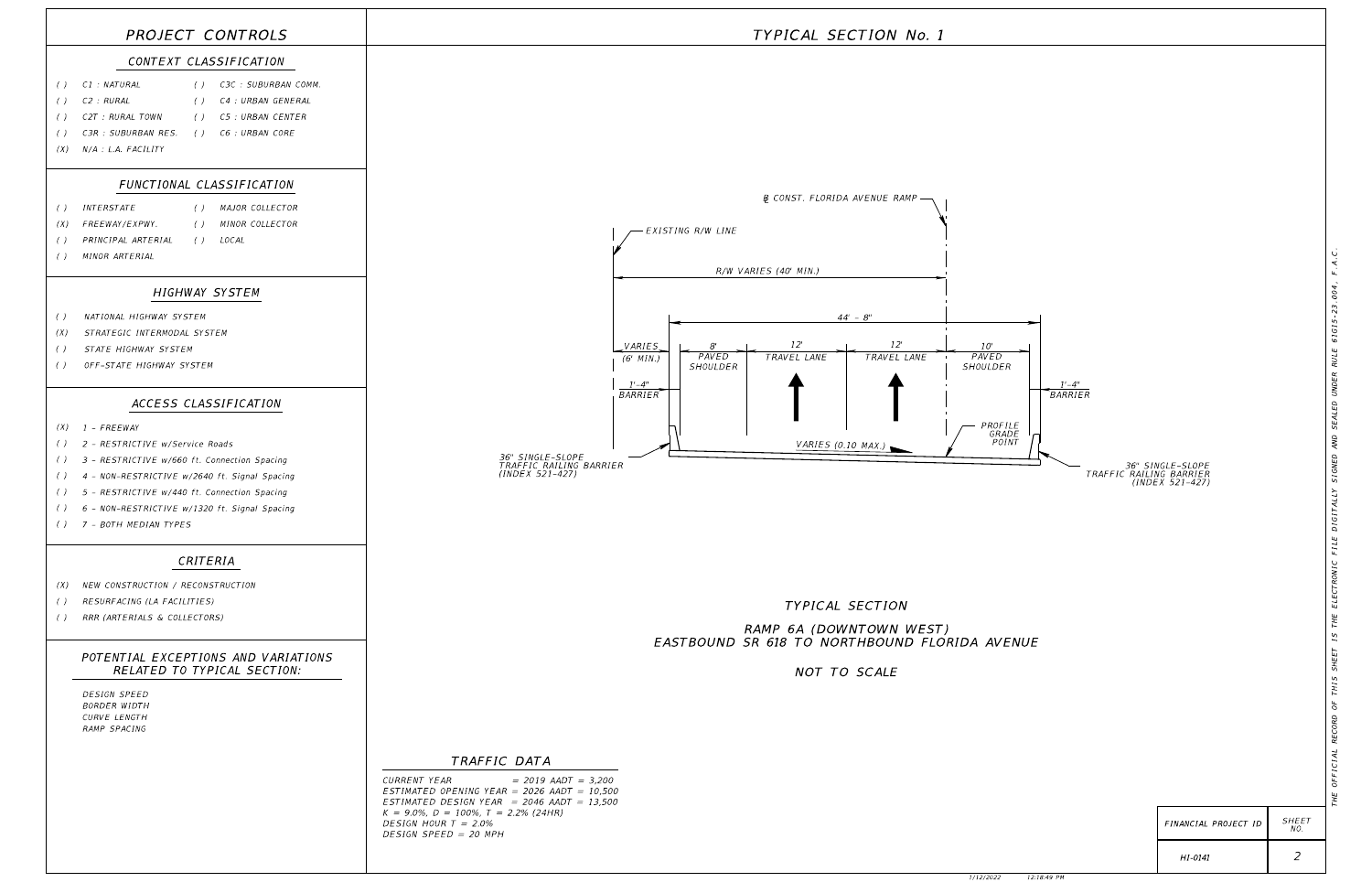THE OFFICIAL RECORD OF THIS SHEET IS THE ELECTRONIC FILE DIGITALLY SIGNED AND SEALED UNDER RULE 61G15-23.004, F.A.C.

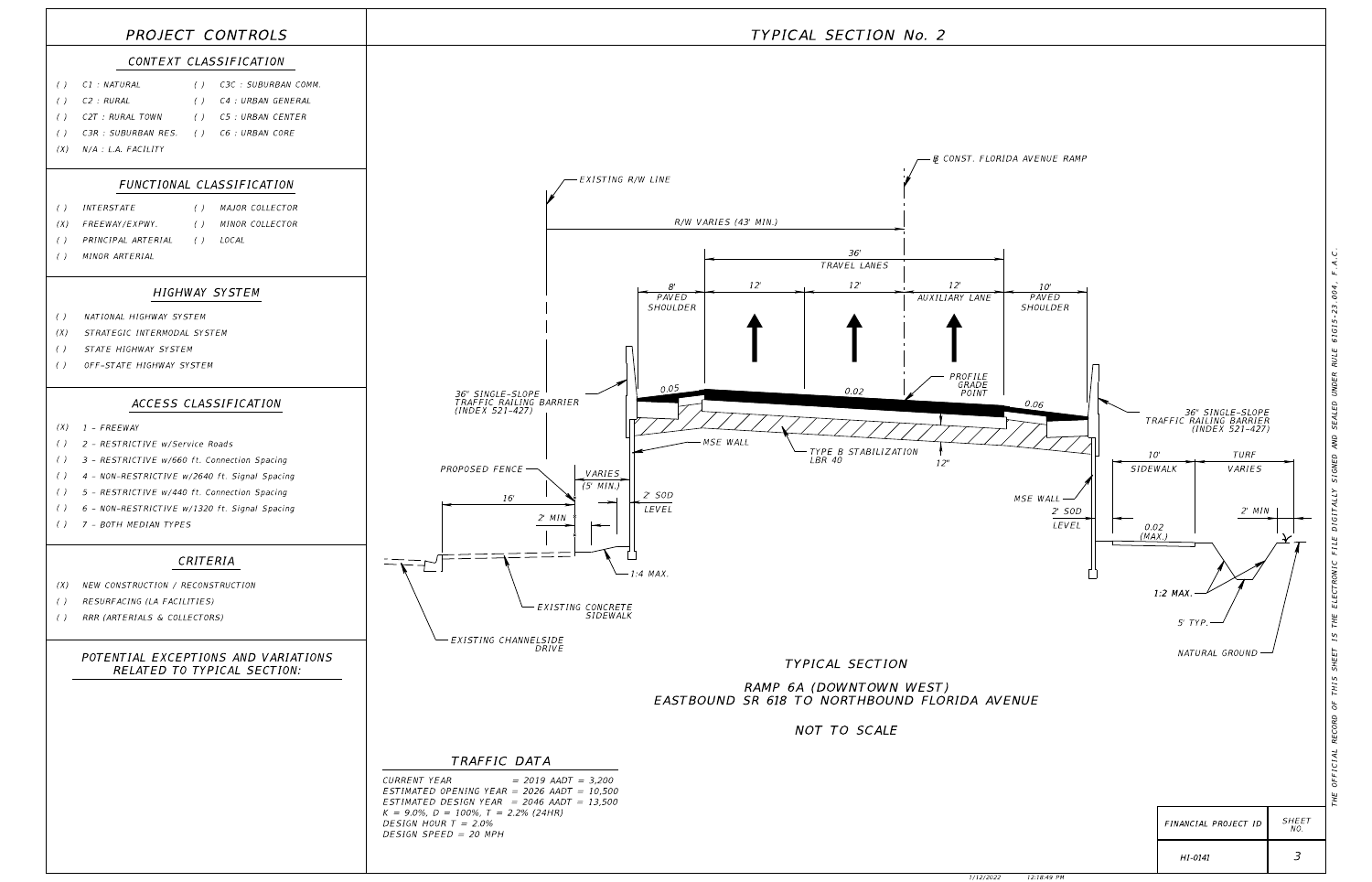### TRAFFIC DATA



DESIGN SPEED = 35 MPH DESIGN HOUR  $T = 2.0\%$  $K = 9.0\%$ ,  $D = 100\%$ ,  $T = 2.2\%$  (24HR) ESTIMATED DESIGN YEAR = 2046 AADT = 16,000 ESTIMATED OPENING YEAR = 2026 AADT = 6.700  $CURRENT YEAR$  = 2019 AADT = N/A

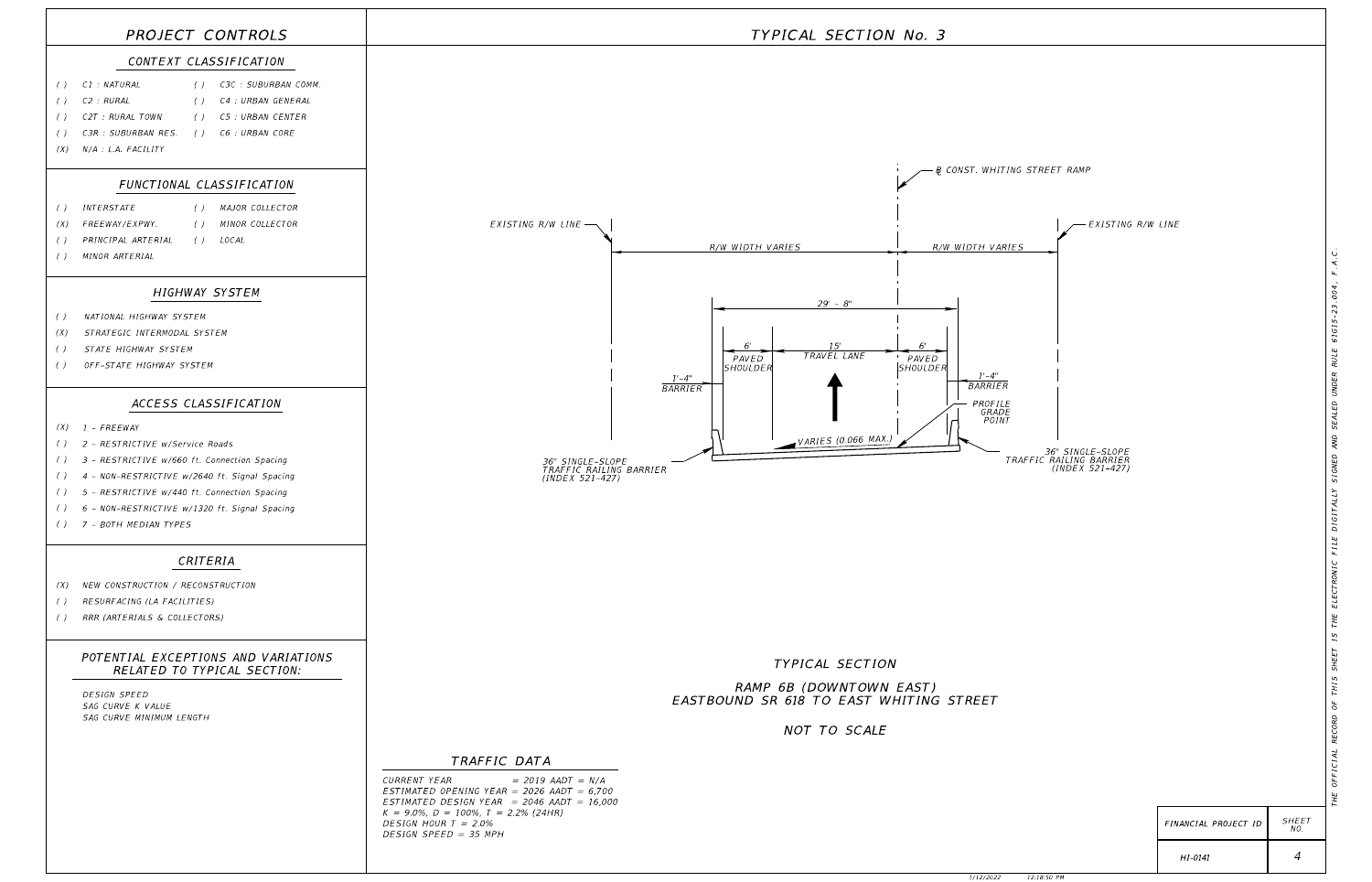

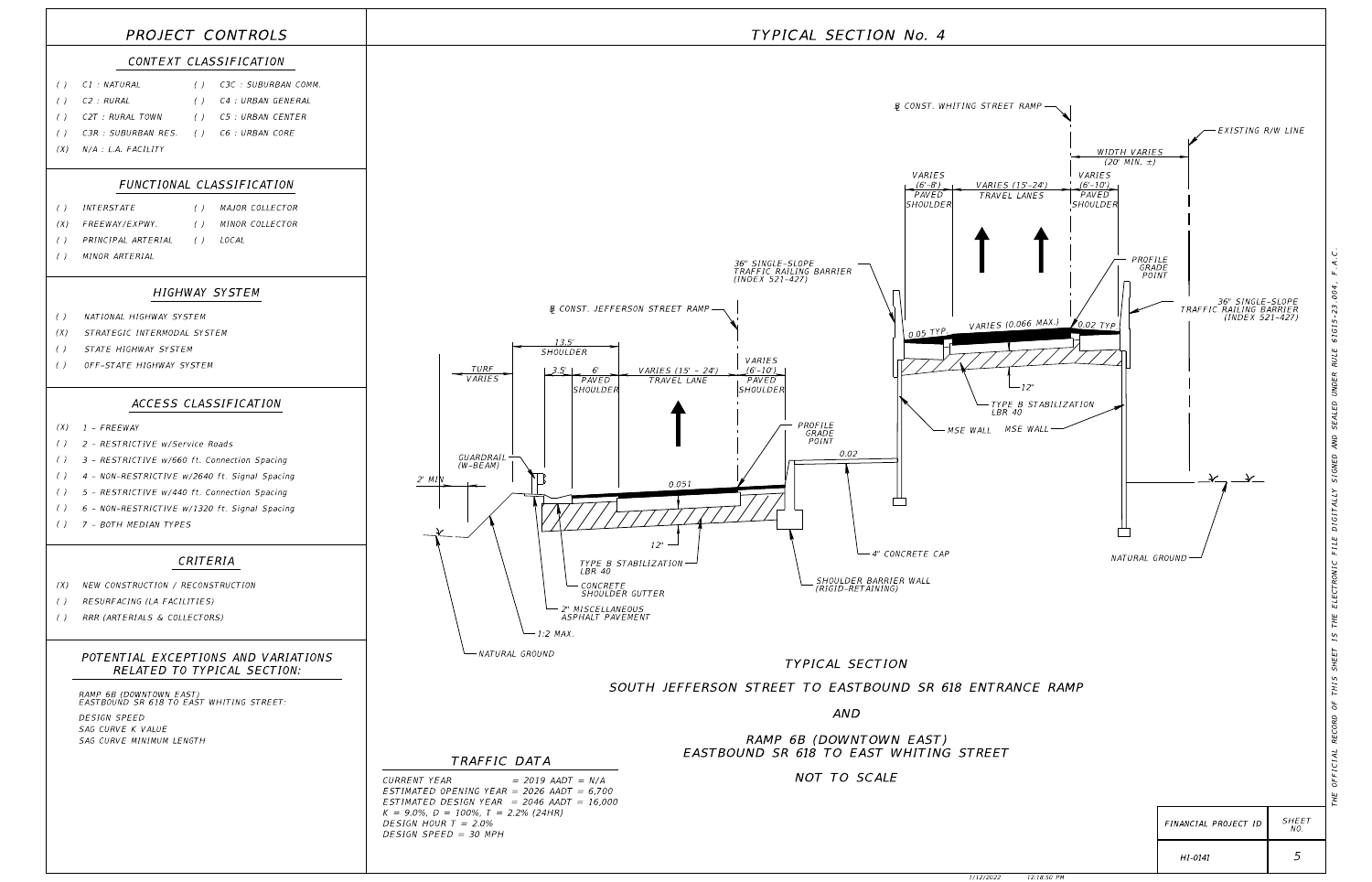